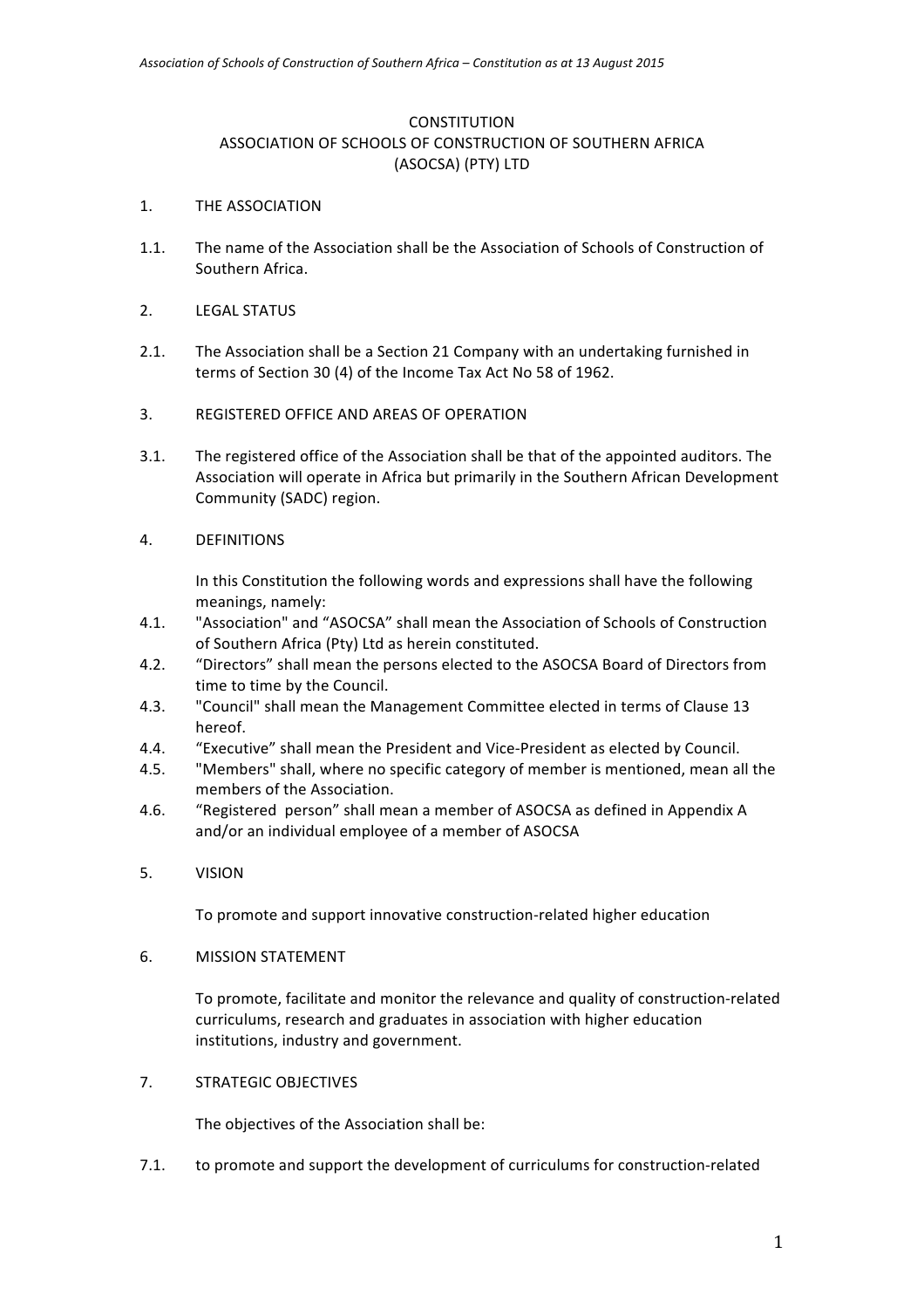programmes

- 7.2. to assist as required with the accreditation of construction-related programmes
- 7.3. to hold an annual conference that acts as a forum for multi-disciplinary interaction between academics, industry practitioners and government
- 7.4 to convene at least two meetings per annum of the academic program heads of construction-related program
- 7.5. to publish an accredited research-based journal and contribute to the built environment body of knowledge (BEBOK)
- 7.6. to disseminate information dealing with construction education and related matters
- 7.7. to develop and maintain closer links with industry, built environment councils and government
- 7.8. to represent the collective views of its members
- 7.9. to liaise with other organisations and persons to promote the interests of its members
- 7.10. to promote and support relevant postgraduate research
- 7.11. to provide bursaries to postgraduate students in accordance with set criteria

## 8. POWERS

The powers of the Association shall be:

- 8.1. generally to take such action and to do such things as may be required for the achievement of its objectives as laid down in the Constitution, to appoint and dismiss employees as it may deem fit, on such terms as it may from time to time consider expedient,
- 8.2. to receive enrolment fees, annual subscriptions and all other revenues of the Association; to open and operate an account or accounts with any registered financial institution and to draw, accept and endorse bills, cheques, promissory notes and other negotiable instruments; and to invest any moneys of the Association not immediately required for any of its objectives or commitments in such manner as may from time to time be determined, provided that the income or profits from any investment or any other source shall be applied to the furtherance of the objects of the Association and not to the payment of any dividend to its members,
- 8.3. to borrow, lend or raise money with or without security, and if secured, secured by any means, including mortgage of the Association's property or by overdraft from its bankers,
- 8.4. to acquire, purchase, lease or rent immovable property, buildings or premises for the conduct of the Association's business
- 8.5. to acquire, purchase, lease or rent furniture, office fittings, office equipment, stationery and any other movable property reasonably necessary for the furtherance of the Association's objectives, and to dispose of same by way of sale or otherwise,
- 8.6. to negotiate and obtain such insurances as may be necessary for the protection of the Association's property and insurable interests,
- 8.7. to determine, where not otherwise provided in this Constitution, the requirements for the admission of applicants to the various classes of membership, to receive, consider and decide upon such applications for membership.
- 8.8. to maintain a register of membership, and to design, print and issue such certificates of membership as may from time to time be prescribed,
- 8.9. to elect a Council, a President and Vice-President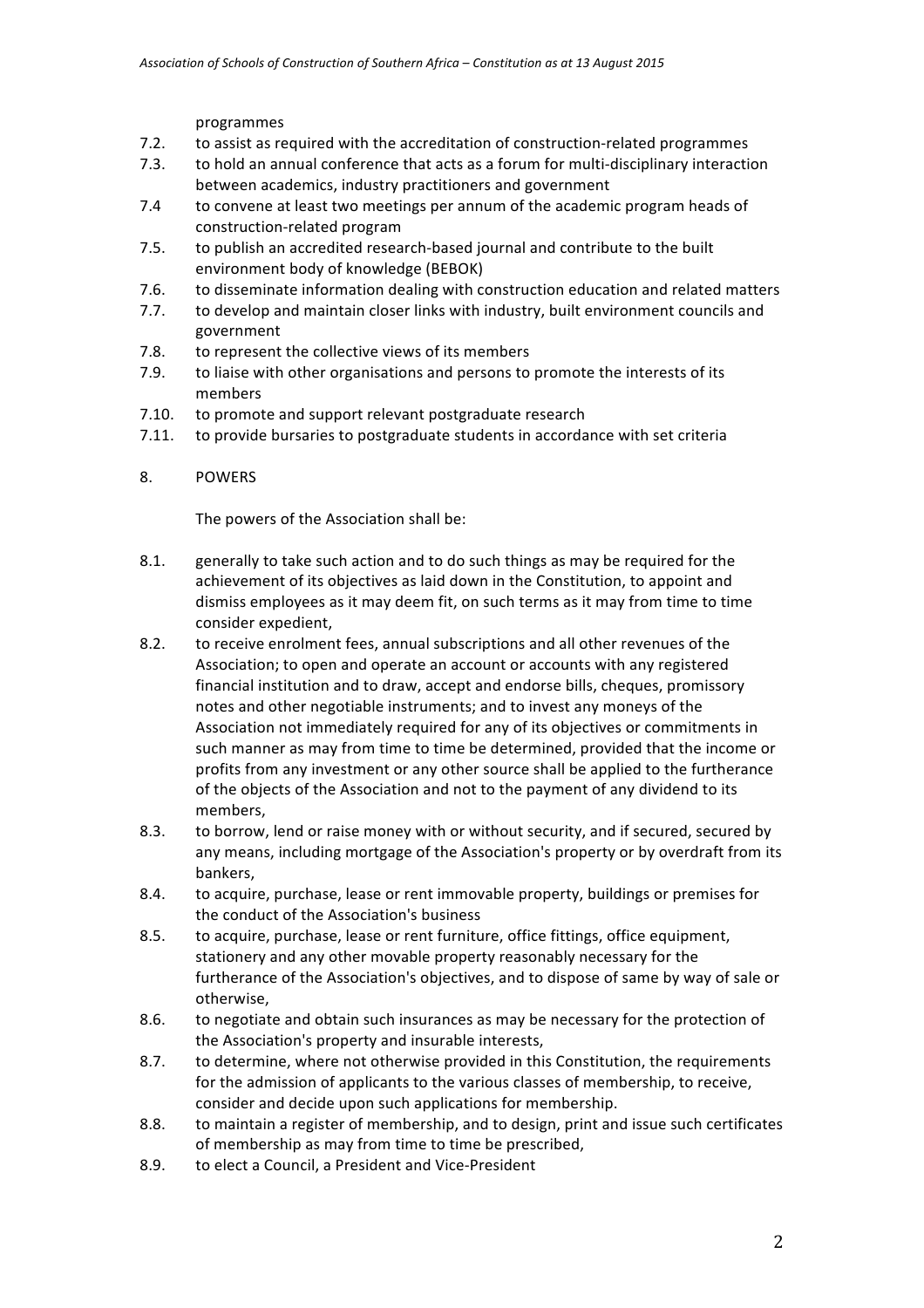- 8.10. to establish such subcommittees and regional committees as may be required or desired and to prescribe for the control, management, administration and regulation of such subcommittees and regional committees and their affairs in so far as these are not regulated for herein, and to delegate to them such powers as may be deemed necessary,
- 8.11. to appoint a Disciplinary Committee to investigate any allegation of improper conduct by any member whether individual or institutional and, if necessary, recommend steps to rectify such improper conduct.
- 8.12. to make and from time to time alter, amend or rescind rules and/or by-laws for the carrying out of the business of the Association and to provide for all other matters which in terms of this Constitution may be prescribed.

# 9. REVENUE

The revenue of the Association from whatever source derived, shall be applied solely towards the promotion of the objectives of the Association as set forth in this Constitution and no portion thereof shall be paid or transferred directly or indirectly by way of dividend or bonus or otherwise, or by way of profit to the persons who at any time may be or have been members of the Association, or to any person claiming through any of them, provided that nothing herein shall prevent the payment in good faith of remuneration to any officers or servants of the Association or to any member of the Association or other person in return for any services actually rendered to the Association.

## 10. MEMBERSHIP

- 10.1 Membership will be open to both individuals and organisations.
- 10.2 Individual membership is open to anyone who has achieved the necessary qualifications as set by the Council of the Association for such membership in Appendix A.
- 10.3 Organisational membership will be in the following categories:
- 10.3.1 Institutional members shall be those institutions that offer construction-related programmes that satisfy the requirements as set out by the Council of the Association in Appendix A
- 10.3.2 Industry members shall be built environment organizations
- 10.3.3 Government members shall be government agencies and departments
- 10.4 The application for membership shall be made on the prescribed application form and the applicant shall furnish such information as may be required by the Council or the Executive, which shall have the right to require applicants to confirm by affidavit any information submitted in support of an application.
- 10.5 The name and address of every member shall be entered in the "Roll of Members" in which the various categories of members shall be listed separately.
- 10.6 Every member shall be entitled:
- 10.6.1 to receive annually an appropriate certificate of membership.
- 10.6.2 to receive all notices, circulars, balance sheets, agendas of general meetings and other documents issued to members.
- 10.6.3 to take part in any discussion on any matter at any general meeting.
- 10.6.4 to attend and participate in all conferences, lectures, symposia, courses or other activity organized or sponsored by the Association subject to such limitations, and on such terms, and or payment of such fees as the Executive shall determine.
- 10.6.5 to have access to electronic versions of the Journal of Construction.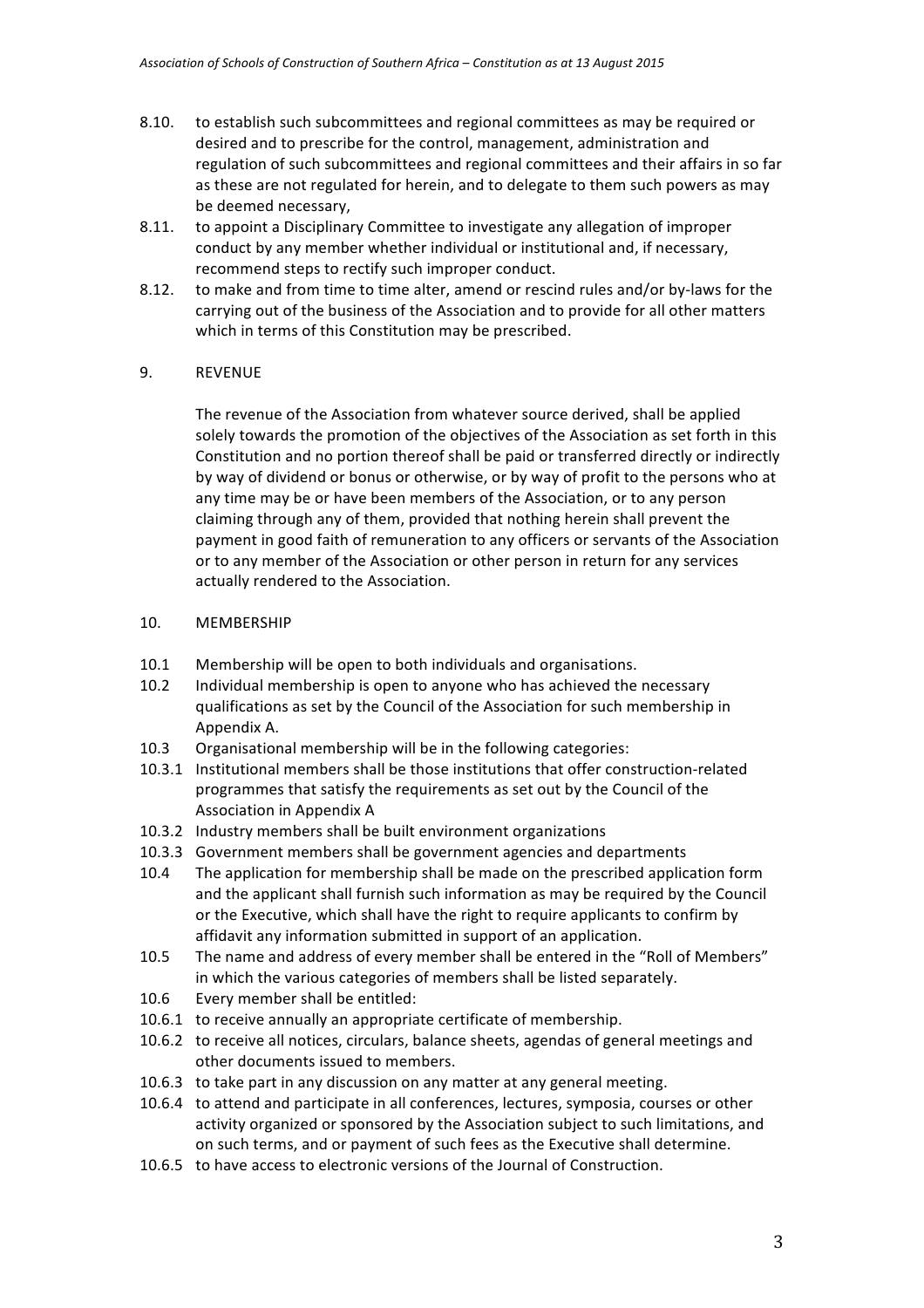- 10.7 Every member shall for duration of membership of ASOCSA at all times conduct himself in strict accordance with the Code of Conduct attached as Appendix B.
- 10.7.1 Any member who fails to comply with the Code of Conduct will be subject to disciplinary action in terms of the Disciplinary Rules attached as Appendix C.

## 11. MEMBERSHIP FEES

- 11.1 Every application for membership shall be accompanied by the prescribed application fee, provided that where any application for membership is rejected, the application fee shall be refunded in full to the applicant.
- 11.2 The Council shall annually determine the membership fees payable by all members and shall inform each member.
- 11.3 5 Annual membership fees for any year shall be due on 1 January of that year.
- 12. DURATION AND TERMINATION OF MEMBERSHIP
- 12.1 An applicant shall become a member on the date on which the Council approves the application. On such date he shall become liable for payment of the annual subscription on a *pro rata* basis depending on the date of membership
- 12.2 The membership of any member shall terminate if:
- 12.2.1 an individual or organisation submits their resignation in writing to the Executive, and their resignation is accepted by the Council; or
- 12.2.2 fails to pay the annual membership fee within three months of the date upon which it becomes due, subject to the provision that the Council in its sole discretion, permit such additional time in which to pay membership fees; or
- 12.2.3 the Council, at a special meeting called to consider the conduct of an individual or organisational member resolves in terms of the Disciplinary Rules as set out in Appendix C that such membership be terminated on the grounds of improper conduct.
- 12.3 No refund of any membership fee or part thereof shall be made to any individual or organisational member and they shall in any event remain liable to the Association for any subscription or other debts or obligations due by them.
- 13. EXECUTIVE
- 13.1 The management, control and administration of the Association shall be vested in the Executive who may from time to time consult with Council.
- 14. COUNCIL
- 14.1. The Council shall consist of members elected at the Annual General Meeting on the basis of one Council member per institutional member and one Council member representing the interests of other categories of membership provided that they satisfy the criteria of clause 10.1 and not more than five committee members co-opted in terms of clause 14.5.
- 14.2. The period of office of council members shall be two years. All members retiring from the Council shall be eligible for re-election.
- 14.3. A council member shall cease to be a committee member if:
- 14.3.1. he tenders his resignation in writing, or
- 14.3.2. he fails to attend three consecutive meetings of the Council, or
- 14.3.3. he or his employer ceases to be a member of the Association.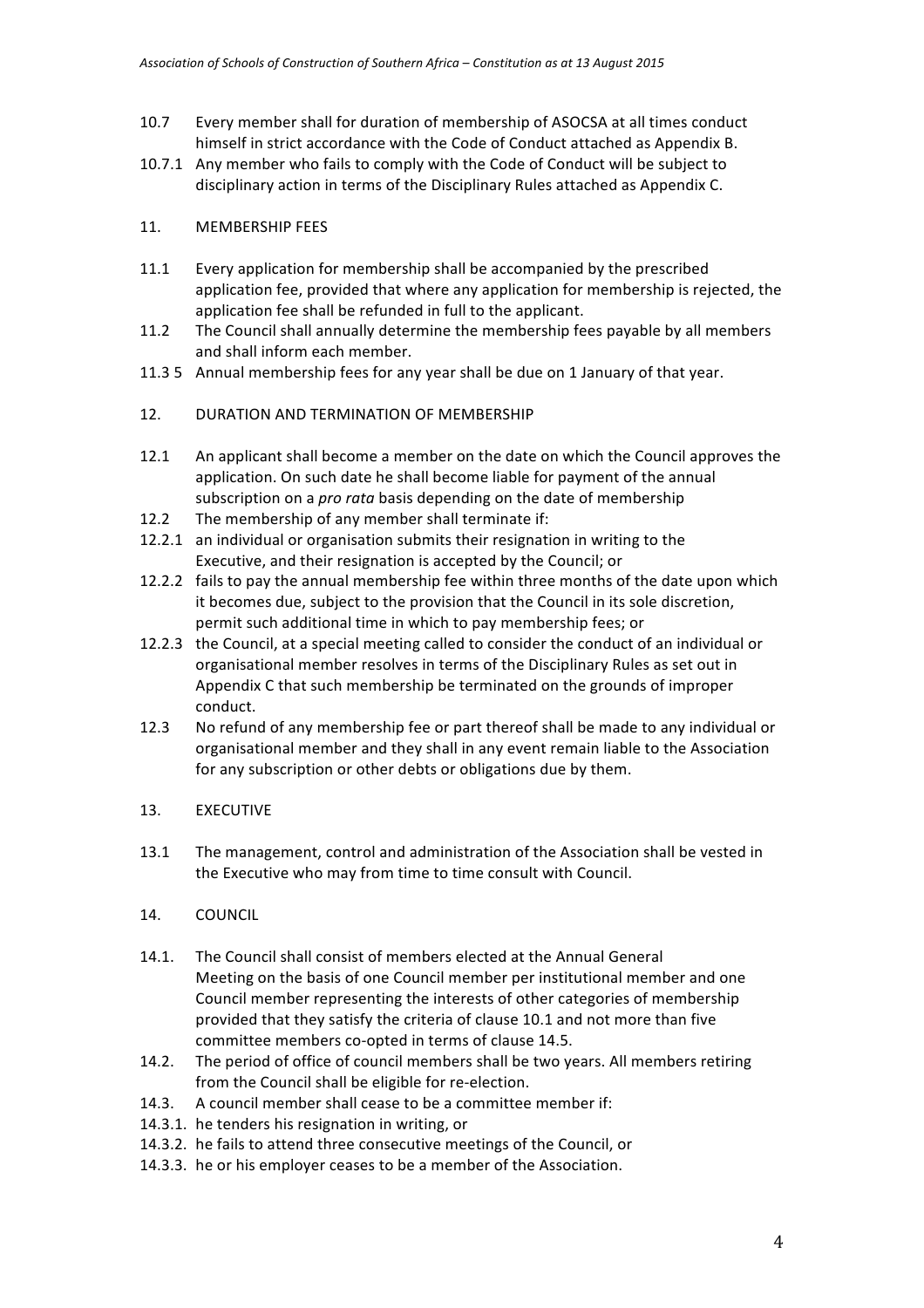- 14.4. The Council shall co-opt a full member to fill any vacancy left by an elected council member that may occur between one Annual General Meeting and the next. The term of office of such co-opted council member shall equal the unexpired term of office of the council member whose vacated seat he is co-opted to fill.
- 14.5. The Council shall furthermore be empowered to co-opt not more than five council members, subject to the restrictions in clause 10.1, who shall have all the rights and powers of council members as herein provided, and their term of office shall expire on the date of the next Annual General Meeting.
- 14.6. The Council may also co-opt a non-member as deemed necessary to perform a special role or task.
- 14.7. The Council shall, at its first meeting after the Annual General Meeting, elect from among its members excluding co-opted members as described in clause 14.6 a President and Vice-President who shall hold office for two years until their successors are appointed at the first meeting of the Council after the Annual General Meeting at the end of two years. This clause is subject to the understanding that it is intended that the Vice-Presidents should succeed the outgoing President who will become a Past President performing such functions as the Council may determine. However, the Council is not bound to elect, depending on prevailing circumstances, any Vice-President as President. Under extreme circumstances where no alternative candidate is available, the President may be required to serve a further consecutive term.
- 14.8. No President except for the provisions of Clause 14.7 shall serve a consecutive two year term but may, if elected, serve for a maximum total of two terms which shall not be consecutive.
- 14.9. Portfolios of Council members are as determined from time to time.
- 14.10. The Council shall meet at least once every year at such place and at such time as it may deem necessary from time to time.
- 14.11. The quorum at meetings of the Council shall be not fewer than one-third of the number of its members, provided that one-third of the members elected at the previous AGM attend. In the event that a quorum of members is not personally present when any meeting of the Council is due to commence and for thirty minutes thereafter, the meeting shall be adjourned for seven days and the members present at such adjourned meeting shall constitute a quorum.
- 14.12. The elected council members shall be elected by members of the Association as follows: 14.12.1. Not less than thirty days before the date of the Annual General Meeting in terms of clause 11.1 the Executive shall send a notice to all members inviting the nomination of candidates, subject to the restrictions in clause 10, for election to fill the vacancies in the Council that have occurred or are about to occur in terms of clause 14.2.
- 14.12.2. All such nominations shall be on a form prescribed by the Council which shall be signed by the candidate and by two members of the Association who propose and second his candidature. Such forms shall be returned to the Executive not later than fifteen days before the date of the Annual General Meeting.
- 14.12.3. Not later than seven days before the date of the Annual General Meeting the Executive shall send a ballot form to every member listing the names of al candidates for election. Completed ballot forms are to be returned to the Executive not later than the commencement of the Annual General Meeting.
- 14.12.4. A candidate for election may be disqualified by the Council if such candidate or their institution is in arrears with his/their annual membership fee.
- 14.12.5. The Council may make rules, not inconsistent with these provisions, for the conduct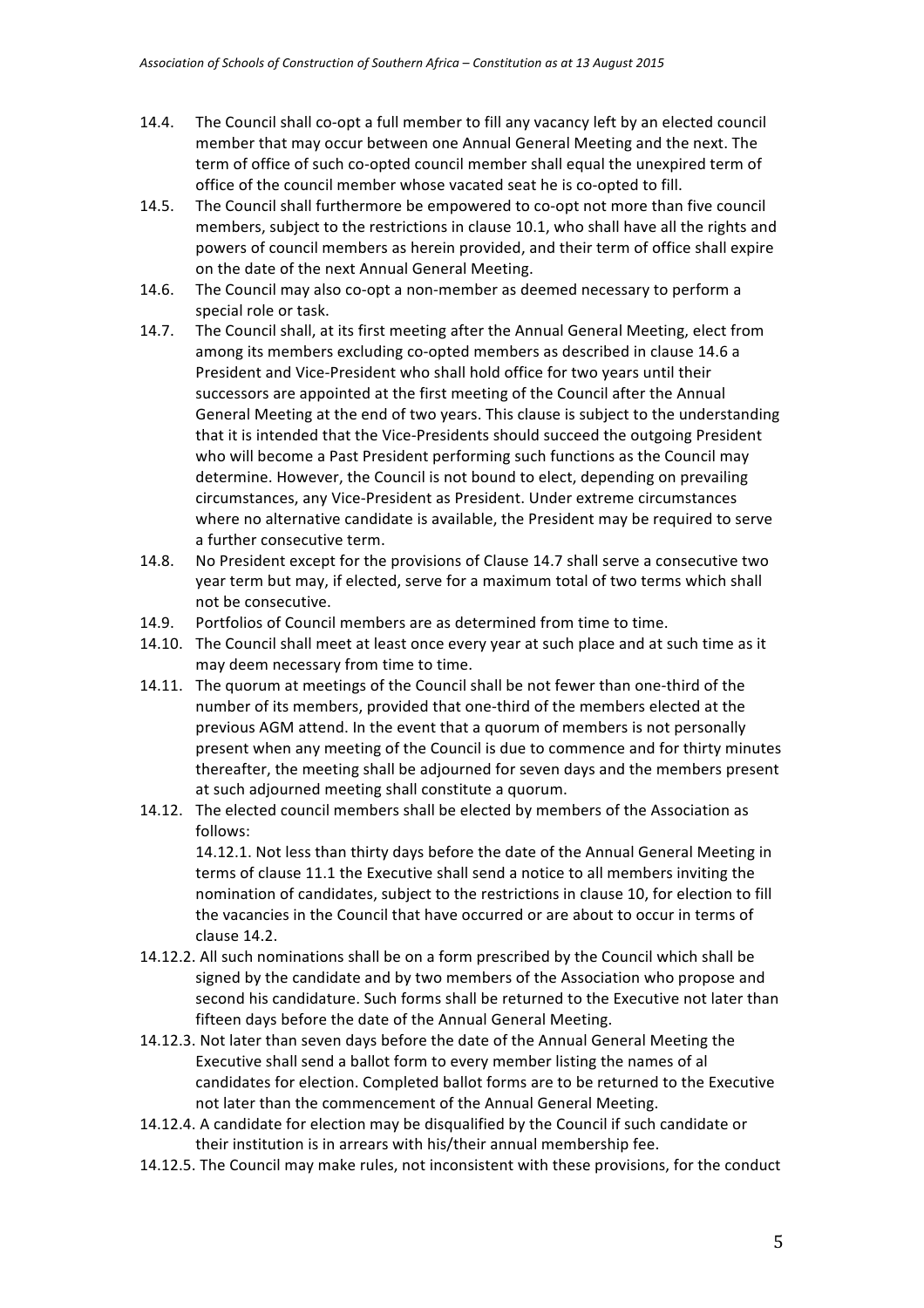of elections of members of the Executive, namely the President and Vice-President.

14.12. The Council has the power to appoint sub-committees to report to the Executive on any issue as the Council deems fit.

# 15. SUB-COMMITTEES

- 15.1. The Council shall have the power to appoint such sub-committees as it, in its sole and absolute discretion, may deem necessary or advisable.
- 15.2. A Sub-Committee shall consist of such person or persons as are appointed in the sole discretion of the Council.
- 15.3. A Sub-Committee shall consist of at least three (3) members, which sub-committee shall appoint one (1) of its members to act as its convenor.
- 15.4. All sub-committees shall act in conformity with and apply this Constitution and Rules and Regulations of the Association.
- 15.5. A sub-committee shall have the power to co-opt any person to sit on such subcommittee.

## 16. GENERAL MEETINGS

- 16.1 The Executive shall convene an Annual General Meeting of members not later than the last day of July each year at such place as it may from time to time determine, and shall give all members at least twenty-one days written notice of such meeting.
- 16.2 Within fourteen days of receipt of a written petition for the holding of a special meeting signed by not less than fifteen (15) percent of the total membership stating the purpose of such meeting, the Executive shall convene such meeting and shall give all members not less than fourteen days written notice of such meeting.
- 16.3 The quorum at any general meeting shall be ten members. In the event that a guorum of members is not personally present when any general meeting is due to commence and for thirty minutes thereafter, the meeting shall be adjourned for seven days and the members present at such adjourned meeting shall constitute a quorum.
- 16.4 All members whether individual or organisational shall have one vote at a general meeting.
- 16.5 The ordinary business at any general meeting shall include the following:
- 16.5.1 to receive and consider the report of the President.
- 16.5.2 to receive and consider the financial accounts of the Association.
- 16.5.3 to appoint the auditors for the financial vear.
- 16.5.4 to report on the election of committee members to the Council in terms of Clause 14.1.
- 16.5.5 to consider any matter, proposal or resolution raised or proposed by any member or by the Council, provided that at least five weeks written notice to the Executive shall be given by the member concerned requesting that such matter, proposal or resolution be included on the agenda of such meeting.
- 17. FINANCE
- 17.1. All the funds, assets and properties of the Association, movable or immovable, shall be administered by the Directors on behalf of the Association.
- 17.2. All cheques drawn on behalf of the Association shall be signed by and two of the Directors who shall be empowered to sign cheques on behalf of the Association to a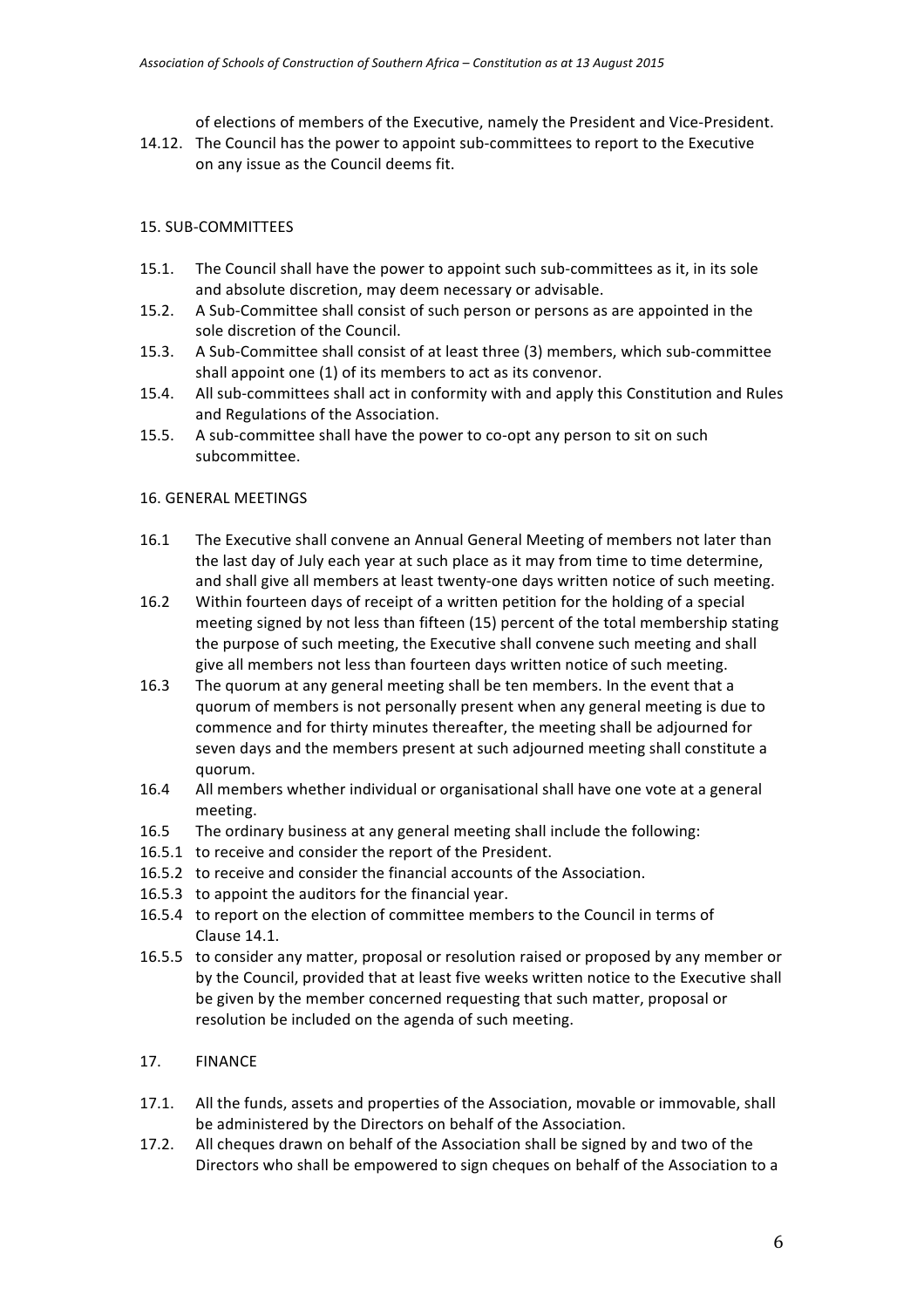maximum amount of R20,000 (Twenty thousand Rands).

- 17.3. The Directors shall as required open such accounts as the Council may instruct at an approved financial institution.
- 17.4. The Directors may do payments and other banking transactions electronically.
- 17.5. The Directors shall keep proper account of all monies received and expended and of all assets and liabilities of the Association, and a statement of such accounts, drawn up to the last day of each month shall be tabled at Council meetings and a statement of accounts tabled to members at the next ensuing Annual General Meeting.
- 17.6. All expenditure shall be in accordance with the Council approved annual portfolio budgets. Other special requests for expenditure by portfolio holders that require departure from the approved budgets shall be circulated to Council members for their approval before final approval by the Executive.
- 17.7. All income and expenditure shall be tabled, approved and minuted at a Council meeting and by electronic circulation to Council members between Council meetings.

## 18. ETHICS

18.1. Every member of the Association shall uphold the highest standards of integrity and shall conduct himself and his business of whatever nature in accordance with the accepted standards of behaviour. Every member of the Association shall comply with the Code of Conduct (Appendix B) which document shall be regarded to be incorporated into this Constitution.

#### 19. LIMITATION OF LIABILITY OF MEMBERS

19.1. Members of the Council shall not be personally liable for any action they may take in such capacity; and the personal liability of any bona fide member of the Association shall be limited to the payment of his annual membership fee.

#### 20. VALIDITY OF ACTS

20.1. All acts done in good faith by the Directors, Council, Executive or any Sub-Committee duly appointed by the Council, notwithstanding that it is discovered afterwards that there was some defect in the composition, election or appointment of such body, shall be valid as if such body had been properly constituted, elected or appointed in terms of this Constitution.

# 21. GENDER

21.1. Wherever in this Constitution, unless the context otherwise requires, the masculine is used with reference to persons it shall include the feminine and where the singular is used it shall include the plural and vice versa.

# 22. DISSOLUTION

22.1. The Association may be dissolved by a resolution of the Council submitted to the eligible voting members of the Association for decision by postal vote, provided that the Association may not be dissolved unless two-thirds of the eligible voting members were in favour of dissolution.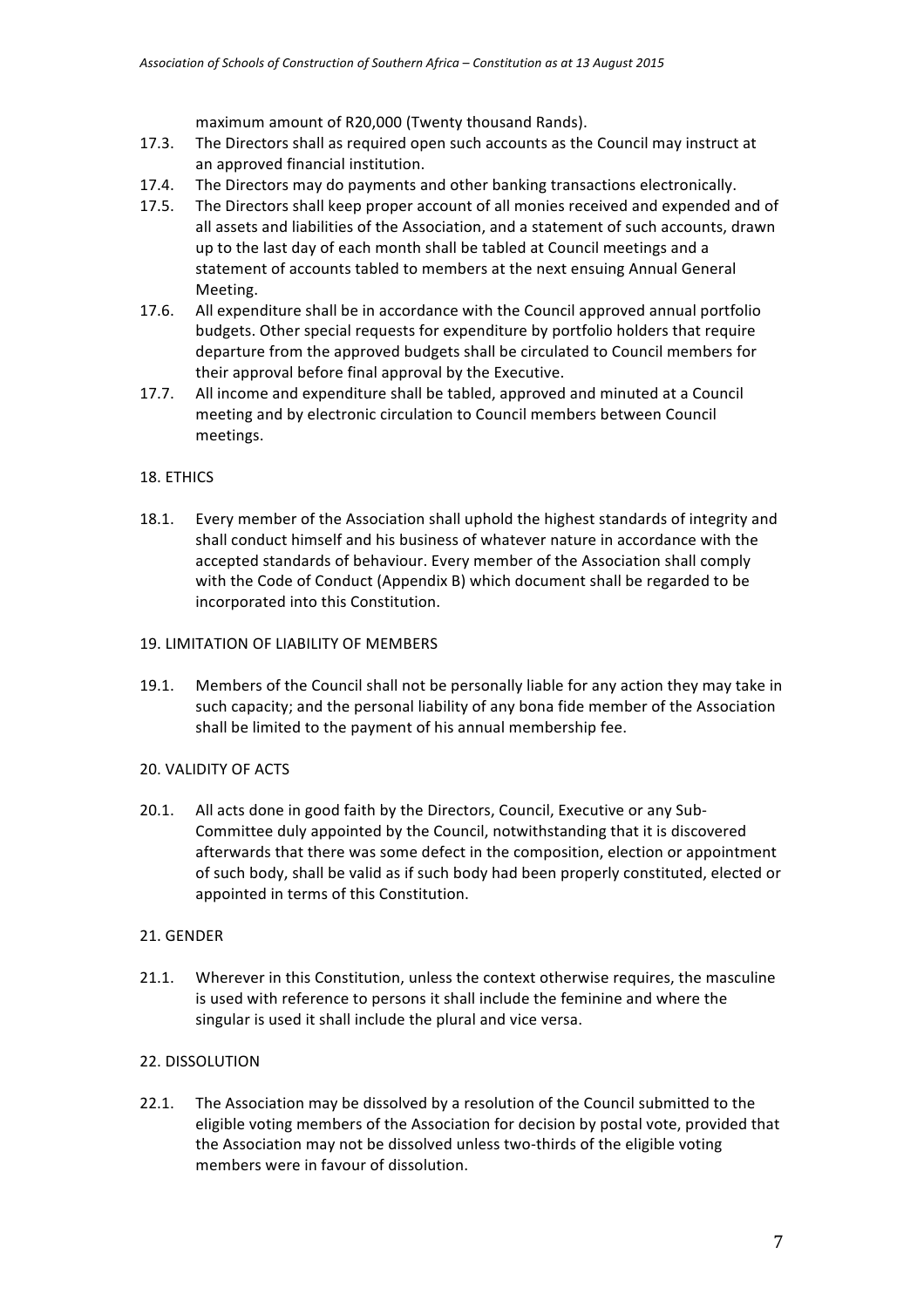22.2. The terms of any such resolution shall provide for the manner in which any surplus assets of the Association after satisfaction of the debts of the Association shall be applied. All such assets shall be donated to an organisation having similar aims and objectives as the Association, and no member shall have any right or claim to such assets or any part thereof.

## 23. AMENDMENT OF THE CONSTITUTION

- 23.1. Any proposal to amend this constitution shall be submitted either to an Annual General Meeting of members or to a special meeting of members convened for this purpose as per 16.2. The quorum and period of notice for such special meeting shall be as laid down for an Annual General Meeting.
- 23.2. No proposal to amend this constitution shall be put to any general meeting of members unless notice of the resolution has been set out in the notice convening the meeting.
- 23.3. No proposal to amend this constitution shall be effective unless it receives the votes of two-thirds of the members present and voting at such general meeting.
- 23.4. When considering an amendment to the Constitution, it shall be competent to adopt variations to such amendment.
- 23.5. All amendments to the Constitution shall become effective from the time of adoption.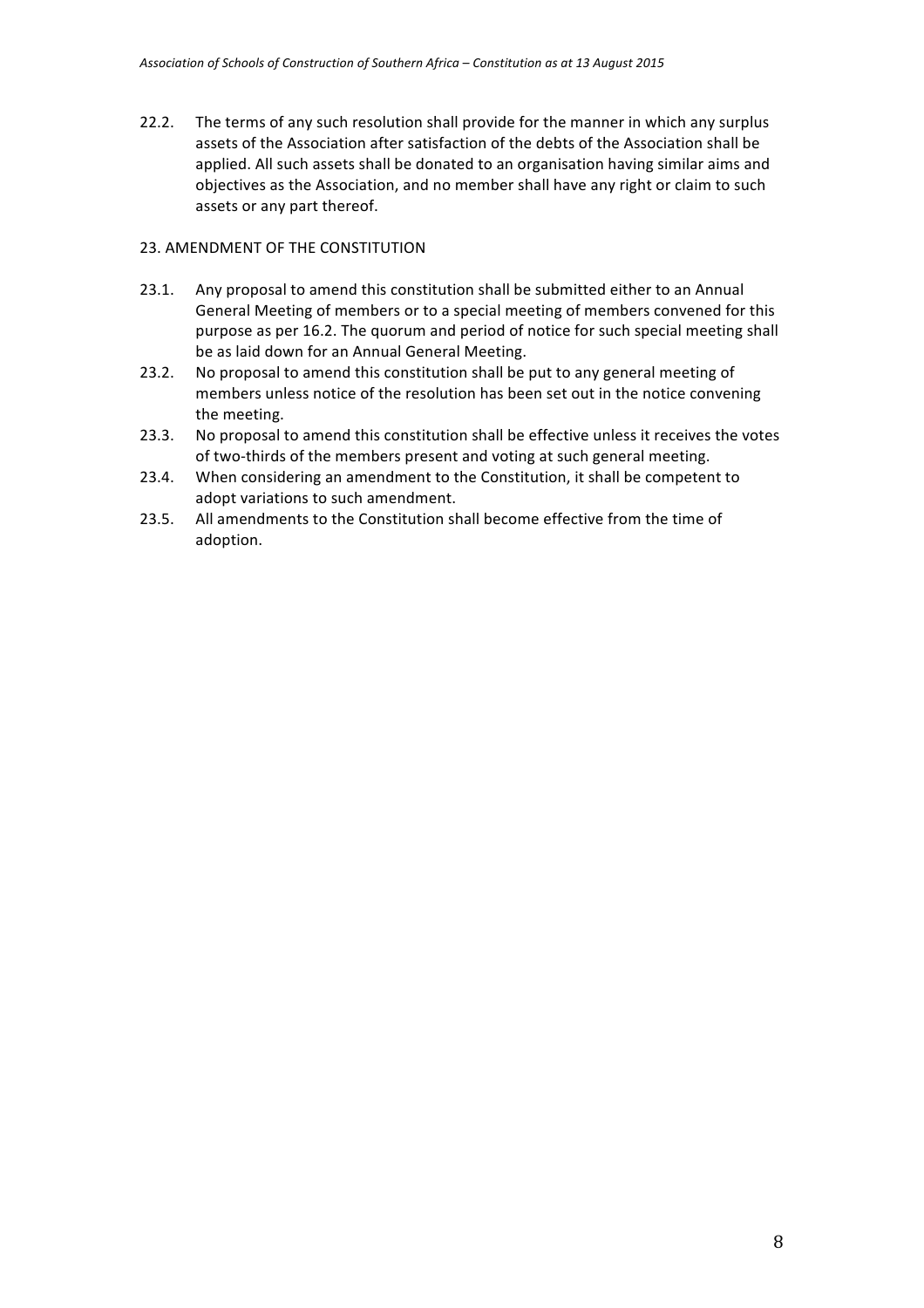#### **APPENDIX A** CRITERIA FOR VARIOUS MEMBERSHIP CATEGORIES

1. Individual membership

Any person who has

- 1.1 completed a recognised tertiary qualification in any Built Environment field of study and has completed a minimum of 2 years subsequent construction experience; or
- 1.2 a minimum of 8 years managerial experience in any of the built environment professions

may apply for individual membership on the prescribed form.

- 2. Organisational membership
- 2.1.1. Institutional members

Any Department in any field of study in the Built Environment in a Higher Education/Tertiary Institution may apply for membership on the prescribed form. The Head of such Department must complete the form giving his details as well as the details of the department and the levels of study offered in the department.

2.1.2. Industry members

Any Built Environment consulting, training and/or contracting entity may apply for membership on the prescribed form. The principal or owner must complete the form giving his details as well as the details of the entity and the field of speciality of the entity.

#### 2.1.3. Government members

Any government department or agency that reports to a government department may apply for membership on the prescribed form. The Head of the Department, Director General or Registrar must complete the form giving his details as well as the details of the department or agency.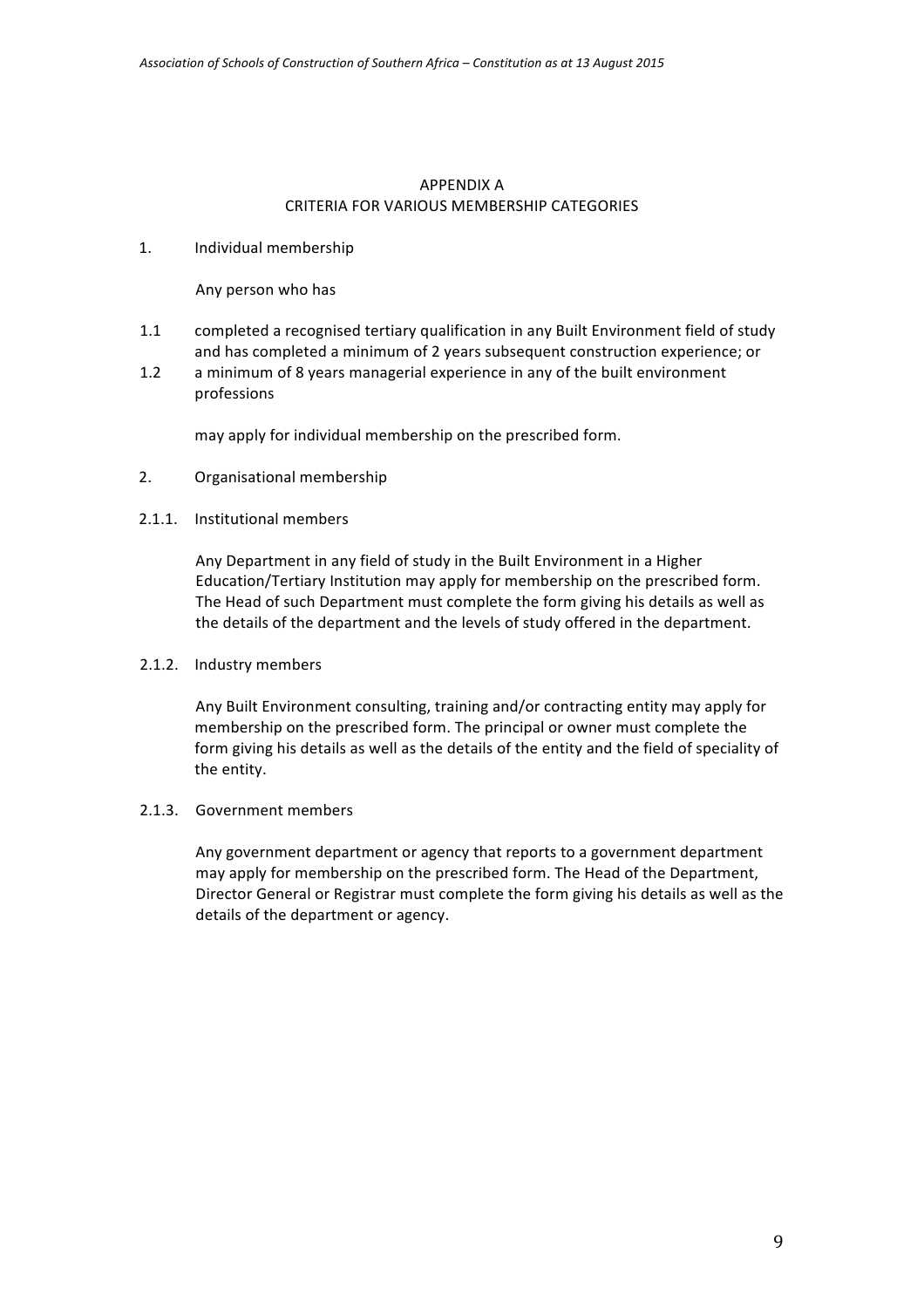## **APPENDIX R** CODE OF CONDUCT FOR THE ASSOCIATION OF SCHOOLS OF CONSTRUCTION OF SOUTHERN AFRICA (ASOCSA)

## 1. INTRODUCTION

- 1.1 All persons registered with the Association of Schools of Construction of Southern African shall uphold and advance professionalism in the disciplines represented by ASOCSA and the honour and dignity of these disciplines in keeping with high standards of ethical conduct and will :
- 1.1.1 Be honest and impartial and will serve employer, clients and public with devotion;
- 1.1.2 Strive to increase the competence and prestige of their professional disciplines; and
- 1.1.3 Will apply skill and knowledge to advance human welfare

## 2. RELATIONS WITH THE PUBLIC

- 2.1 Registered persons shall in carrying out of their responsibilities have full regard to the public interest.
- 2.2 Registered persons undertaking work in a country other than their own shall observe these Rules and Regulations
- 2.3 Registered persons will be dignified and modest ever upholding the honour and dignity of their professional disciplines, including standing and reputation of ASOCSA.
- 2.4 Registered persons shall be objective and truthful in professional reports, statements, or testimonies. They shall include all relevant and pertinent information in such reports, statements and testimonies.
- 2.5 Registered persons shall hold paramount the safety, health and welfare of the public including that of the future generations.
- 2.6 Registered persons shall express an opinion on a project and construction management subject only when it is founded on adequate knowledge and honest conviction.
- 2.7 Registered persons shall approve only those documents prepared or reviewed by them which are determined to be safe for public health and welfare in conformity with acceptable project and construction management standards.

#### 3. RELATIONS WITH EMPLOYERS AND CLIENTS

- 3.1 Registered persons shall discharge their duties to their employers or clients in an efficient and competent manner with complete fidelity and without undue delay.
- 3.2 Registered persons shall act in all matters as faithful agents or trustees of each employer or client
- 3.3 Registered persons shall not undertake work for which they knowingly lack sufficient professional or technical competence or adequate resources to meet their obligations.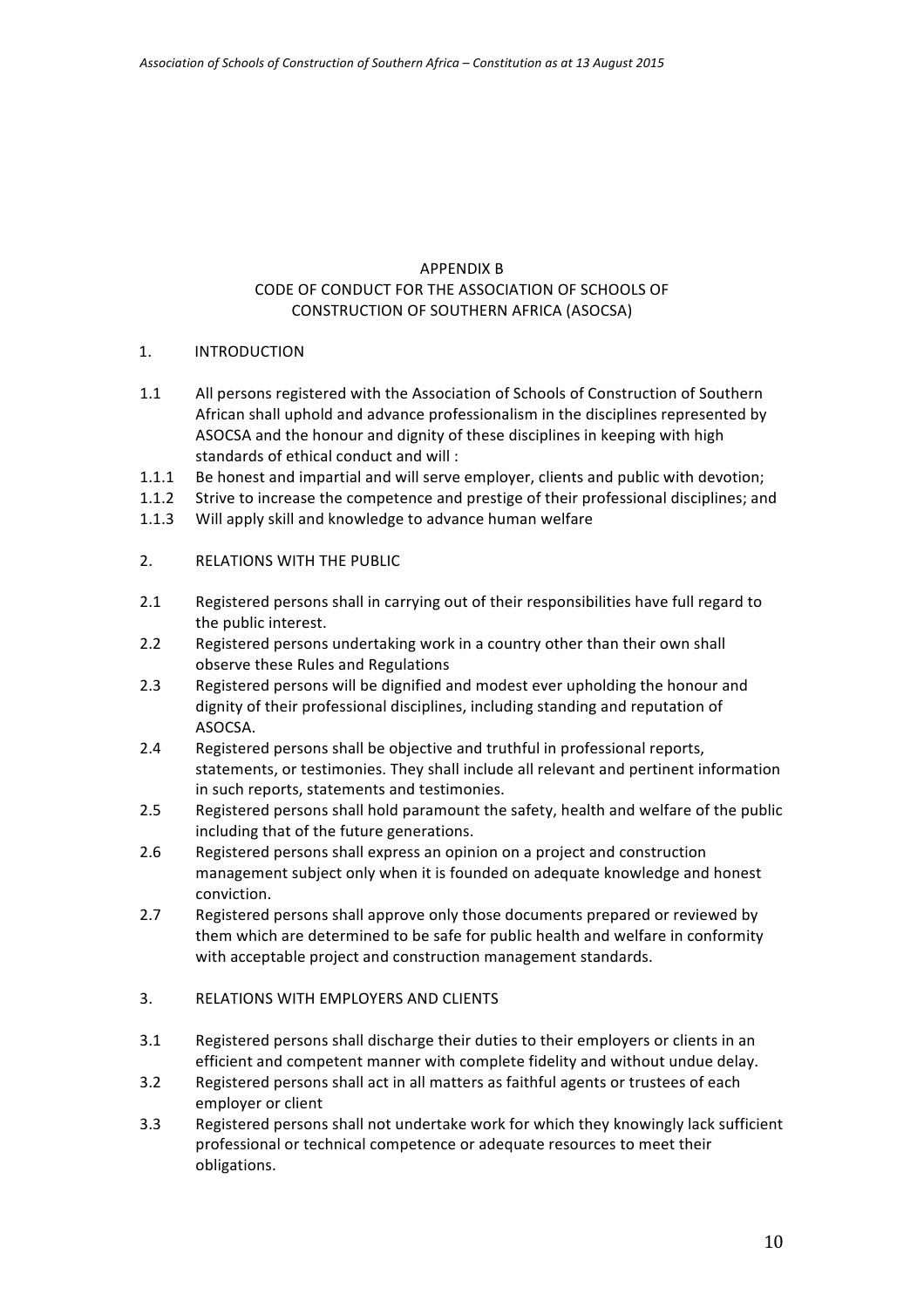- 3.4 Registered persons who are not competent to undertake part or all of a particular advisory service shall either decline to give advice or secure appropriate competent assistance.
- 3.5 Registered persons providing an advisory service are required to obtain professional indemnity insurance to cover the full liability of any advisory service offered.
- 3.6 Registered persons undertaking any other construction related activities are required to maintain insurances and indemnify their clients against the risks for which insurance is commonly effected arising out of the works in respect of workmen, third parties and adjoining properties.
- 3.7 Registered persons shall not divulge to any person, firm or company any information of confidential nature relating to the business activities or processes of their current or former employer or client or bidder under evaluation without consent, unless required by law.
- 3.8 Registered persons shall not reveal confidential information or findings of any commission or board of which they are members, unless required by law.
- 3.9 Registered persons shall not duplicate for others, without express permission of the client(s), designs, calculations, sketches, etc., supplied to them by clients.
- 3.10 Registered persons shall not accept compensation- financial or otherwise from more than one party for the same service, or for other services pertaining to the same work, without the consent of all interested parties.
- 3.11 Registered persons shall not solicit or accept gratuities, directly or indirectly, from contractors, their agents, or other parties dealing with their clients or employers in connection with work for which they are responsible.
- 3.12 Registered persons shall admit and accept their own errors when proven wrong and must refrain from distorting or alerting the facts to justify their decisions.
- 3.13 Registered persons shall not attract an employee from another employer by false or misleading representation.
- 4. RELATIONS WITH OTHER PROFESSIONALS
- 4.1 Registered persons shall not maliciously or recklessly injure or attempt to injure, whether directly or indirectly, the professional reputation, prospects or businesses of others.
- 4.2 Registered persons shall not discriminate on the grounds of gender, race or ethnic origin, sexual orientation, marital status, creed, nationality, disability or age and shall seek to eliminate such discrimination by others to promote equal opportunities unless it is the requirement by law. Registered persons will not compete unfairly with other professionals.
- 4.3 Registered persons will not request, propose, or accept professional commissions on a contingent basis under circumstances that compromise their professional judgements.

# 5. STANDARDS OF PROFESSIONAL PERFORMANCE

- 5.1 Registered persons will uphold the principle of appropriate and adequate compensation for those engaged in these professions and for those involved in subordinate capacities.
- 5.2 Registered persons shall provide prospective employees with complete information on working conditions and their proposed status of employment. After their employment, they will keep the employees informed of any changes in status and working conditions.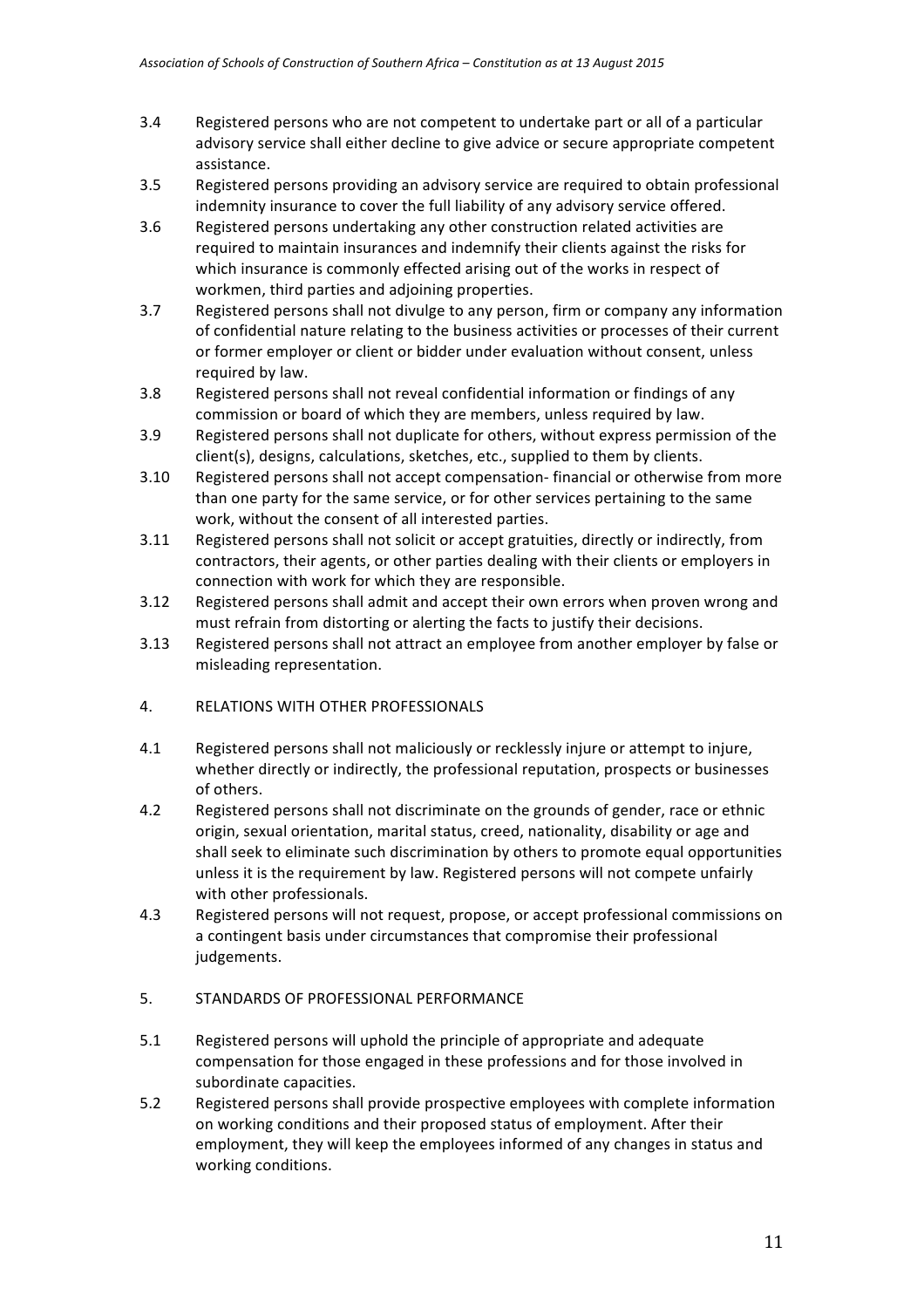- 5.3 Registered persons shall not falsify or permit misrepresentation of their own or their associates, academic or professional qualifications. They shall not misrepresent or exaggerate their qualifications or responsibilities in or for the subject matter of prior assignment.
- 5.4 Registered persons shall endeavour to provide opportunities for professional development and advancement of individuals in their employ or under their supervision.
- 5.5 Registered persons should keep current in their specialty fields by engaging in professional practice, participating in continuing education courses, reading in the technical literature, and attending professional meetings and seminars.
- 5.6 Registered persons shall notify ASOCSA without delay of any change of their address or employment.
- 5.7 Registered persons may display on all letterheads of their practice(s) or firm(s) of which they are members the names of the principals and all other partners or directors or members thereof and may display on such letterhead the names of such persons :

provided that the designations of such other persons relative to the practices, firms are identified.

## 6. DISCIPLINE

6.1 Failure to comply with this Code of Conduct will result in censure and disciplinary action as set out in the Disciplinary Rules (Appendix C) of ASOCSA as amended from time to time, which censure or disciplinary action may result in the temporary or permanent suspension of membership and the benefits of membership of ASOCSA.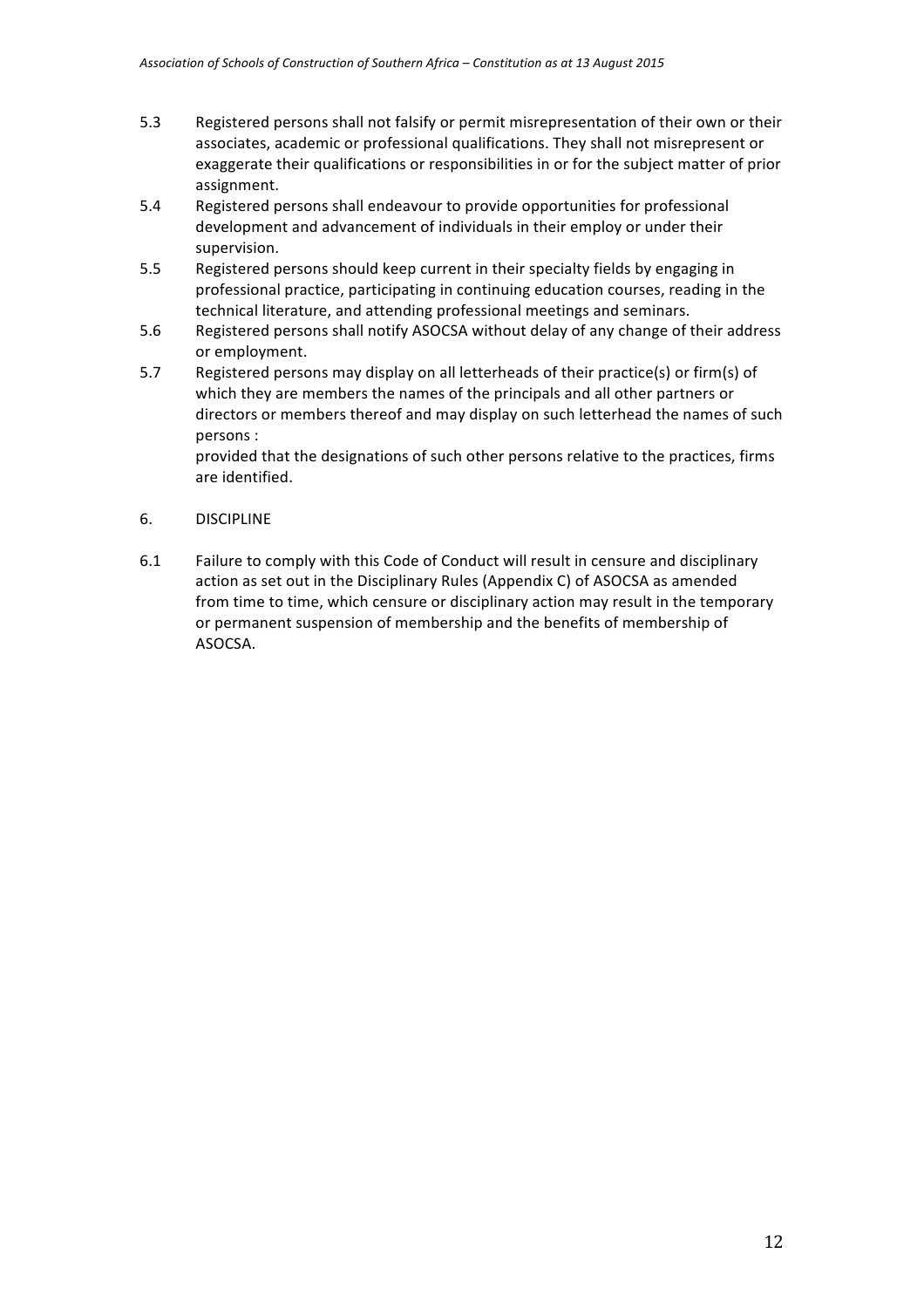# APPENDIX C DISCIPLINARY RULES

Investigation of charge of improper conduct

- 1(1) The ASOCSA Council must refer any matter brought against a member to an investigating committee if $-$
- (a) The Council has reasonable grounds to suspect that a member has committed an act which may render him or her guilty of improper conduct; or
- (b) A complaint, charge or allegation of improper conduct has been brought against a member by any person.
- (2) At the request of the Council, the investigating committee must-
- (a) Investigate the matter; and
- (b) Obtain evidence to determine whether or not in its opinion the member should be disciplined and/or censured and, if so, recommend to the Council the form of discipline and/or censure preferred against that member.
- (3) An investigating committee may not question the member concerned unless the investigating committee informs that member that he or she $-$
- (a) Has the right to be assisted or represented by another person; and
- (b) Is not obliged to make any statement and that any statement so made may be used in evidence against the member.
- (4) The investigating committee must, after the conclusion of the investigation, submit a report making its recommendations to the Council regarding any matter referred to it in terms of this section.

#### Improper conduct

- 2(1) The Council must, after considering a report of the investigating committee in terms of section  $2(2)(b)$  and  $(4)$ , discipline and/or censure a member due to improper conduct if the Council is convinced that sufficient grounds exist for discipline and/or censure to be preferred against such a member.
- (2) The Council must inform the affected member concerned by hand or registered mail.
- $(3)$  The written notice must inform the affected member  $-$
- (a) Of the details and nature of the complaint, charge or allegation;
- (b) That he or she must, in writing, admit or deny the complaint, charge or allegation;
- (c) That he or she may, together with the admission or denial, submit a written explanation regarding the alleged improper conduct; and
- (d) Of the period, which must be reasonable, within which his or her response in terms of paragraph (b) must be submitted to the Council.
- (4) (a) If a member admits that he or she is guilty of the complaint, charge or allegation, he or she is considered to have been found guilty of improper conduct, after he or she has explained his or her conduct.
- (b) The Council may, discipline and/or censure a member who has admitted guilt in terms of paragraph (a).